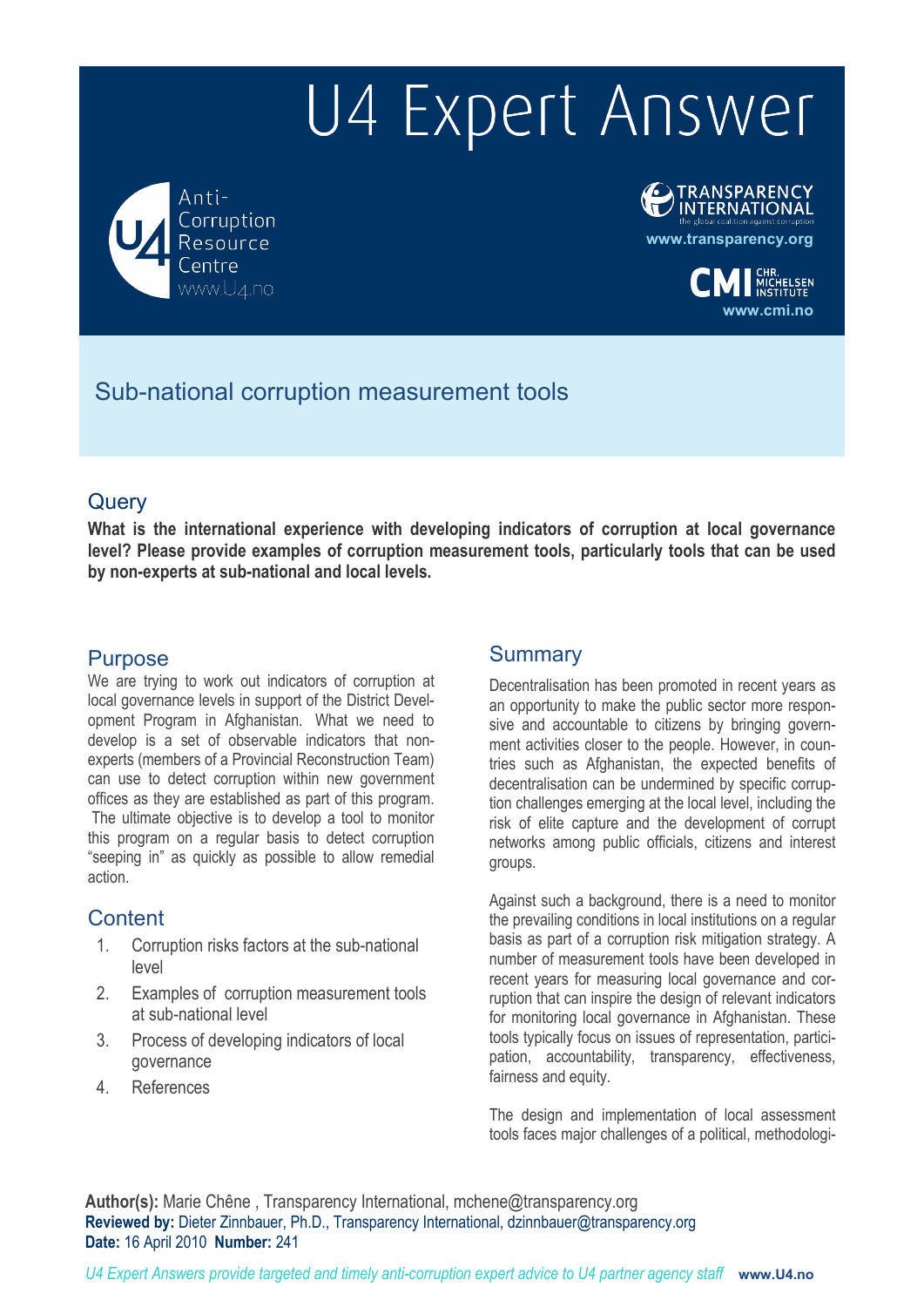cal and operational nature. Experience shows that to address most of these challenges, the most successful methodologies are those that promote transparency and stakeholder participation at all stages of the process.

## 1 Corruption risks factors at the sub-national level

Indicators of corruption at the local level need to be based on a solid understanding of the corruption challenges associated with local governance in a specific context. These challenges are highlighted in the many discussions debating the pros and cons of decentralisation. By bringing government activities closer to the people, decentralisation is expected to make public services more responsive and accountable to citizens. As responsibilities are transferred from central to local level, there are greater opportunities for public participation, theoretically empowering citizens to monitor state activities and hold public officials accountable for their decisions.

The expected benefits of decentralisation can, however, be undermined by a new set of corruption challenges emerging at local level. Some experts argue that, as local governments often lack the capacity, as well as human and material resources, to perform government duties in an efficient and transparent manner, there is a risk that government activities are transferred from corrupt central administrations to even less dependable local institutions.

### State capture by the local elite

As decentralisation occurs, local elites and politicians gain access to regional resources that can be channelled towards the satisfaction of local vested interests rather than poverty alleviation and citizens' needs. Local patterns of power relations are therefore essential to consider when mapping corruption risks at the local level.

In some countries, clientelistic local politics and patronage that fuel unethical practices are more likely to be tolerated when they can instrumentalise and exploit a cultural context that values reciprocity. Factors such as family, religious, ethnic, clan and kinship ties, local power dynamics, and the dominant influence of local leaders can make local governments particularly vulnerable to the development of local networks of patronage and the risks of state capture by the local elite. Social and political functions also often tend to overlap

# U4 Expert Answer

at the local level as powerful and influential local figures live in close proximity and find it easy to maintain close personal relations. As a result, local politicians or bureaucrats may find it particularly difficult to extricate themselves from undue influence by local powerbrokers.

In addition, citizens and public officials come more often in close contact at the local level, creating potential opportunities for the development of corrupt networks. Frequent interactions among various stakeholders can facilitate the development of stable relationships, potentially increasing the risks of collusion, nepotism, and favouritism.

This is especially likely to affect the vulnerable area of public procurement. Many of the tasks carried out by local government require close collaboration with the local private sector. The relative proximity between local officials and potential contractors may distort local procurement procedures, increasing the risks of collusion between local governments and local industry, not least because there are often a smaller number of local firms and potential suppliers in the local market place. Public officials' greater discretionary powers and longer office tenure at the local level can further exacerbate these risks.

### Weak public financial management systems

Local governments need to have the capacity to manage public funds. A functioning and transparent system of accounting and reporting is required, as well as clear government structures that allow a tracking of responsibilities within the government chain. These mechanisms may be missing at a local level. In addition, the transfer of central funds downwards through different layers of government and the related dispersal of powers increase the number of players gaining control over public finances. Decentralisation may also result in reduced control and oversight of higher levels of government over lower level administrations, as monitoring and auditing mechanisms are often better developed at the central level.

### Management of human resources

As decentralization rolls out, local governments may gain more discretion in hiring and firing local staff. When adequate controls and safeguards are not in place, this can lead to widespread practices of clientel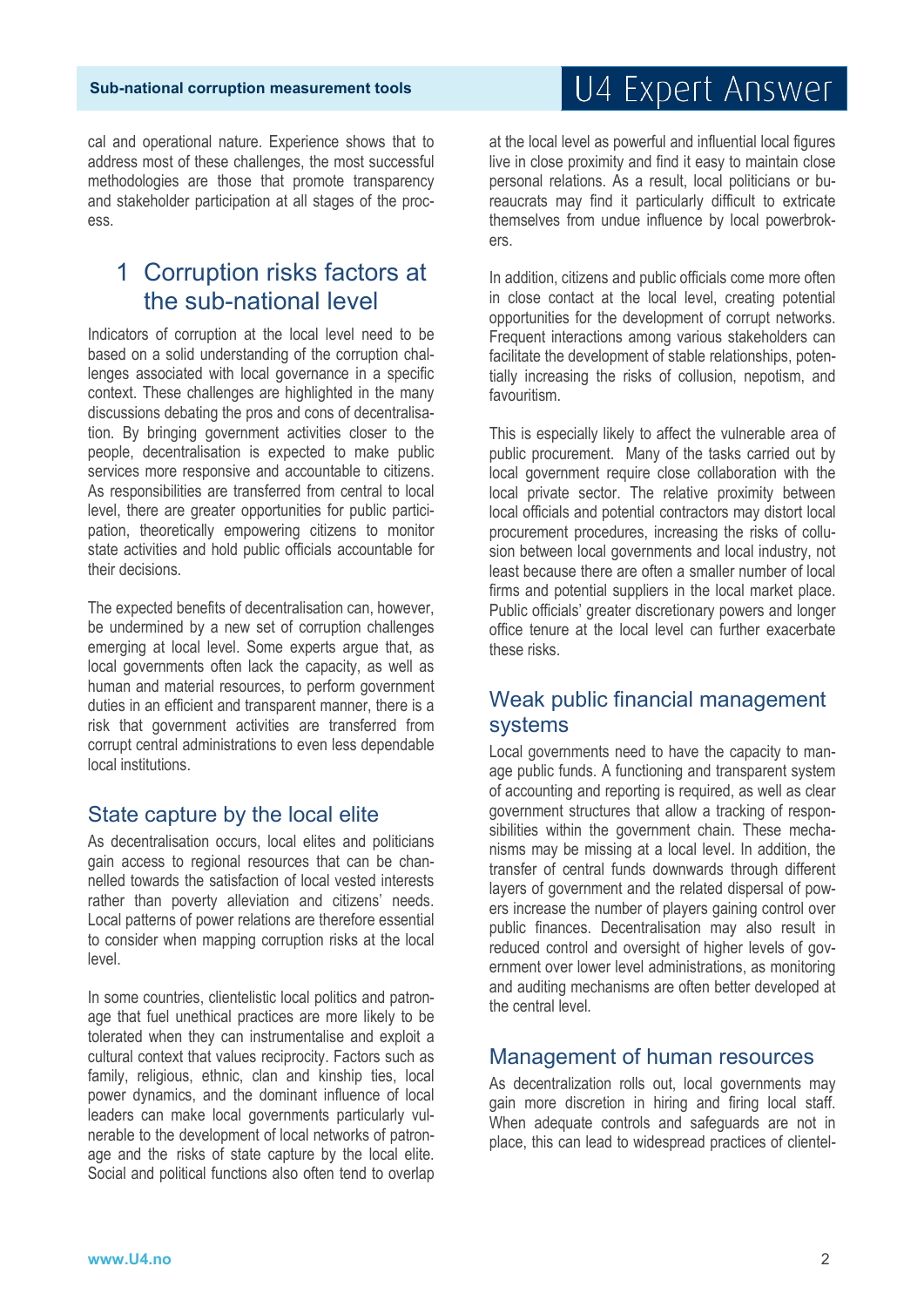ism, favouritism and nepotism in local human resource management.

### Red tape and bureaucratic corruption

Decisions and services falling within the remit of local governments may provide opportunities for rent seeking at sub-national level, as public officials enjoy discretionary powers and monopoly over community services such as health, housing, education, environment, water and sewage. High levels of bureaucracy and red tape for permits and licensing in particular can provide opportunities for bribe extortion. In Indonesia, for example, several studies indicate that many local governments deliberately create heavier regulations and procedures as an opportunity for local governments to collect supplementary direct revenues and for public officials to extort indirect revenues in the form of bribes (World Bank, 2003).

### Specific corruption challenges in Afghanistan

In the absence of conclusive evidence on the impact of decentralisation on governance and corruption, there is an emerging consensus that such an approach is more likely to succeed in a well-functioning political, institutional and legal environment. In Afghanistan, this is unlikely to be the case as the country faces major challenges of endemic corruption, as indicated by its poor performance on major governance indicators such as TI's Corruption Perceptions Index (CPI) or the World Bank's Worldwide Governance Indicators. Specific factors such as weak state institutions, the general state of insecurity combined with the lack of human, material and financial resources at both the local and central levels create major challenges of efficiency, responsiveness and accountability for local institutions.

<span id="page-2-0"></span>A UNODC report on corruption published in January 2010 confirms this picture with alarming figures. In the past twelve months, one Afghan citizen out of two had to pay at least one bribe to public officials, both in rural and urban areas. The reports evaluates the amount of bribes paid in 2009 to USD 2,5 billion, equivalent to almost one quarter (23%) of Afghanistan's "licit" GDP. The majority of Afghan citizens (59%) perceive corruption to be the most prominent problem in the country, before insecurity (54%) and unemployment (52%) (UNODC; 2010). A further U4 expert answer has also specifically focused on corruption challenges associated with decentralisation in Afghanistan (Chêne, M, 2007).

### 2 Examples of corruption measurement tools at sub-national level<sup>[1](#page-2-0)</sup>

In view of the corruption challenges possibly associated with decentralised government activities, there is a broad consensus on the importance of monitoring the prevailing conditions in local institutions on a regular basis as part of a corruption risk mitigation strategy. This involves assessing the forms and extent of corruption, as well as levels of integrity, accountability and transparency in local governance. This can help create a baseline against which progress (or the lack thereof) can be measured over time. The selection and design of local governance indicators can be inspired by international good practice, as a number of tools have been developed in recent years for measuring local corruption. The UNDP Oslo Governance Centre's user guide to measuring local governance has catalogued some of the key tools, a selection of which is presented below (UNDP, 2009).

### Good Governance for Local Development: GOFORGOLD Index

The GOFORGOLD indicators and reporting system are being developed in response to findings from a rapid assessment of the state of reporting systems at the sub-national level in Afghanistan. They aim to provide a snapshot of governance at the sub-national level to help monitor the governance situation in the provinces, districts, municipalities and villages against benchmarks set by governance indicators. The index is intended to be used for all sub-national governments in Afghanistan but had not been piloted at the time of the publication of the UNDP guide.

It comprises 25 indicators grouped under seven "good governance themes", namely representation, participation, accountability, transparency, effectiveness, security and equity. For example, transparency is assessed by looking at criteria such as facilities for citizens' com-

1

# U4 Expert Answer

<sup>&</sup>lt;sup>1</sup> The selection of local governance measurement tools presented in this section is not intended to be a comprehensive list.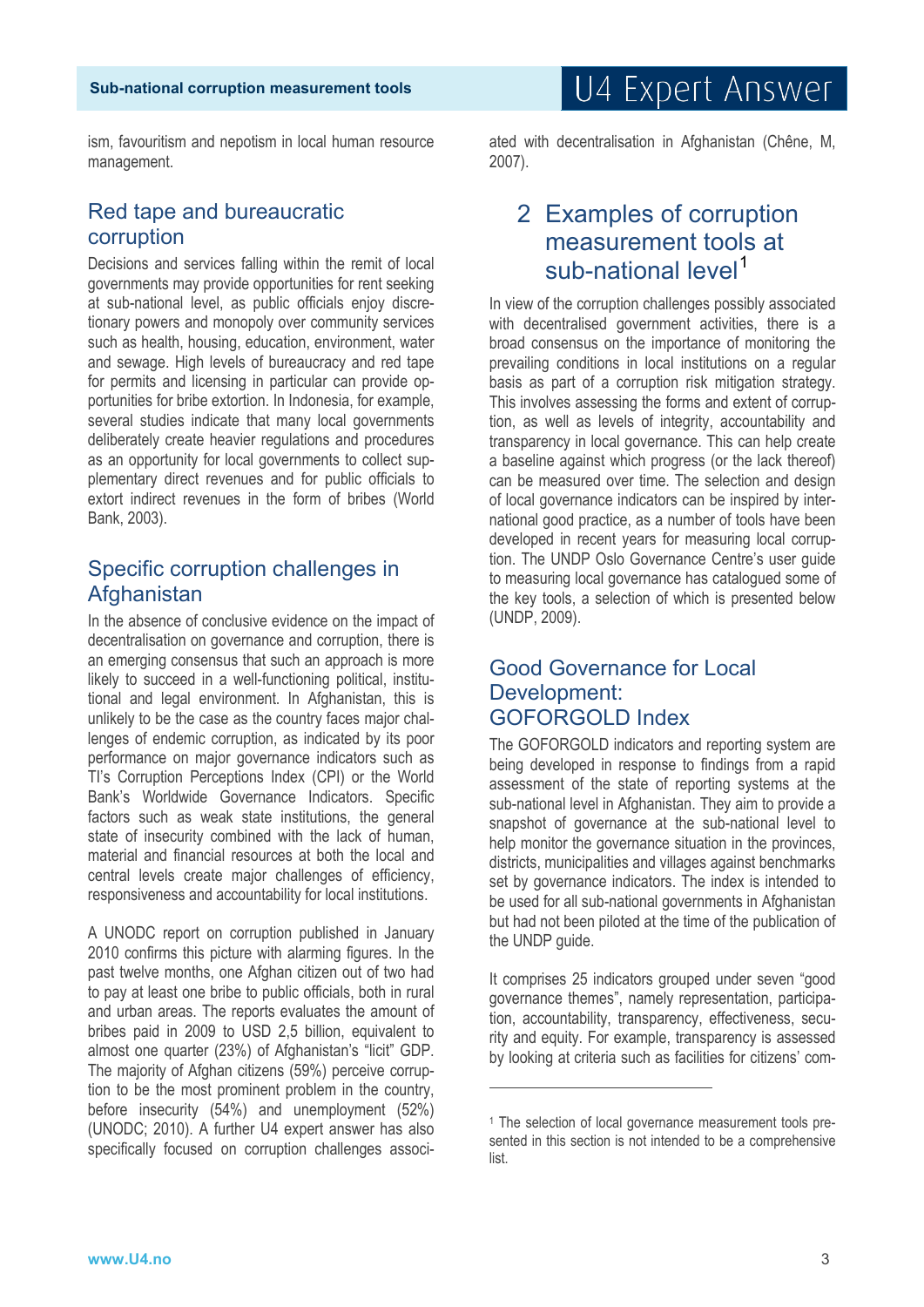plaints, right to public information, public review of budget and financial reports and formal publication of contracts and tenders. Each indicator is complemented by a set of operational questions to allow for a more comprehensive assessment. The format of the reporting questionnaire is user friendly, presenting each indicator based on: 1) the good governance principles monitored by this indicator; 2) its definition; 3) its significance and 4) its methodology. The data collection and analysis process is expected to involve a broad range of stakeholders.

A copy of the **[draft methodology](http://gaportal.org/tools/good-governance-local-development-%E2%80%93-goforgold-index)** can be found on the Governance Assessment Portal [\(www.gaportal.org\)](http://www.gaportal.org/).

### Urban Governance Index (UGI)

The UGI was developed under the umbrella of the UN-HABITAT's global campaign on urban governance as a self-assessment tool for cities and local authorities. It also comprises 25 indicators grouped under four themes corresponding to core urban governance principles, including efficiency, equity, participation and accountability. Evidence for each indicator is assigned a value between 0 and 1 and weighted before being aggregated into 4 sub-indices. The thematic cluster of the index focused on accountability, for example, looks at indicators such as formal publication of contracts, tenders, budget and accounts, controls by higher levels of government, codes of conduct, facility for citizen complaints, anti-corruption institutions, disclosure of income and assets and regular independent audits.

The UGI uses publicly available data from mainly objective sources such as national and city statistics and regulations and available administrative data on population, budgets and procedures that are converted into quantitative data. As a self assessment tool, the UGI can be used to initiate a dialogue among local actors and stakeholders. It does not need extensive resources or time to implement since a two-day stakeholder workshop can generate most of the questionnaire responses. The quantitative approach used can help review and monitor progress over time and be used as part of a city monitoring and evaluation framework.

The UGI can be found at:

[http://ww2.unhabitat.org/campaigns/governance/activiti](http://ww2.unhabitat.org/campaigns/governance/activities_6.asp) [es\\_6.asp](http://ww2.unhabitat.org/campaigns/governance/activities_6.asp)

### Local Governance Barometer (LGB)

# U4 Expert Answer

The Local Governance Barometer was developed by the Impact Alliance in 2006 to assess the state of governance at the local level and to identify capacity needs for improved governance. It has been applied in more than 10 countries in partnership with local NGOs. The LGB is based on a "Universal Local Governance Model" comprising 22 sub-criteria that are grouped in clusters, including effectiveness, transparency and rule of law, accountability, participation and civic engagement and equity. Examples of sub-criteria include indicators such as users' satisfaction vis-à-vis access and quality of services, accessibility and availability of information, checks and balances, incidences of corruption, recourse mechanisms, etc. Specific indicators with a scoring scale are provided for each of the 22 subcriteria. This universal model is transformed by local experts and stakeholders into a specific local model that reflects the local context and priorities during an initial workshop.

Data collection is outsourced to local organisations with pertinent skills and capacity. Data can be qualitative or quantitative, derived from various sources such as review of reports, interviews and surveys with sectoral experts, and focus group discussions.

The LGB methodology can be accessed at: [http://www.pact.mg/lgb/index.php?option=com\\_content](http://www.pact.mg/lgb/index.php?option=com_content&task=view&id=5&Itemid=6) [&task=view&id=5&Itemid=6](http://www.pact.mg/lgb/index.php?option=com_content&task=view&id=5&Itemid=6)

### Municipal Ethical Checklists

A **municipal checklist** was developed as a self assessment tool for local cities by Transparency International to assess the vulnerability of the local government system to abuses of authority and resources. It consists of a series of questions divided into sections that correspond to those areas of municipal life that are most vulnerable to abuse. These areas include the municipal ethical framework (e.g. existence of codes of conduct, policies, asset declaration regime, etc), the effectiveness of public complaints mechanisms, evidence of municipal leadership to fight corruption, municipal management of human resources (e.g. fairness of recruitment, disciplinary measures and firing, pay scales, administrative systems for appeals, etc), level of openness and transparency of municipal budgeting processes, municipal procurement and audit procedures.

The checklist can be used to conduct an assessment of local government in a participatory manner by involving a wide range of stakeholders. It can involve small group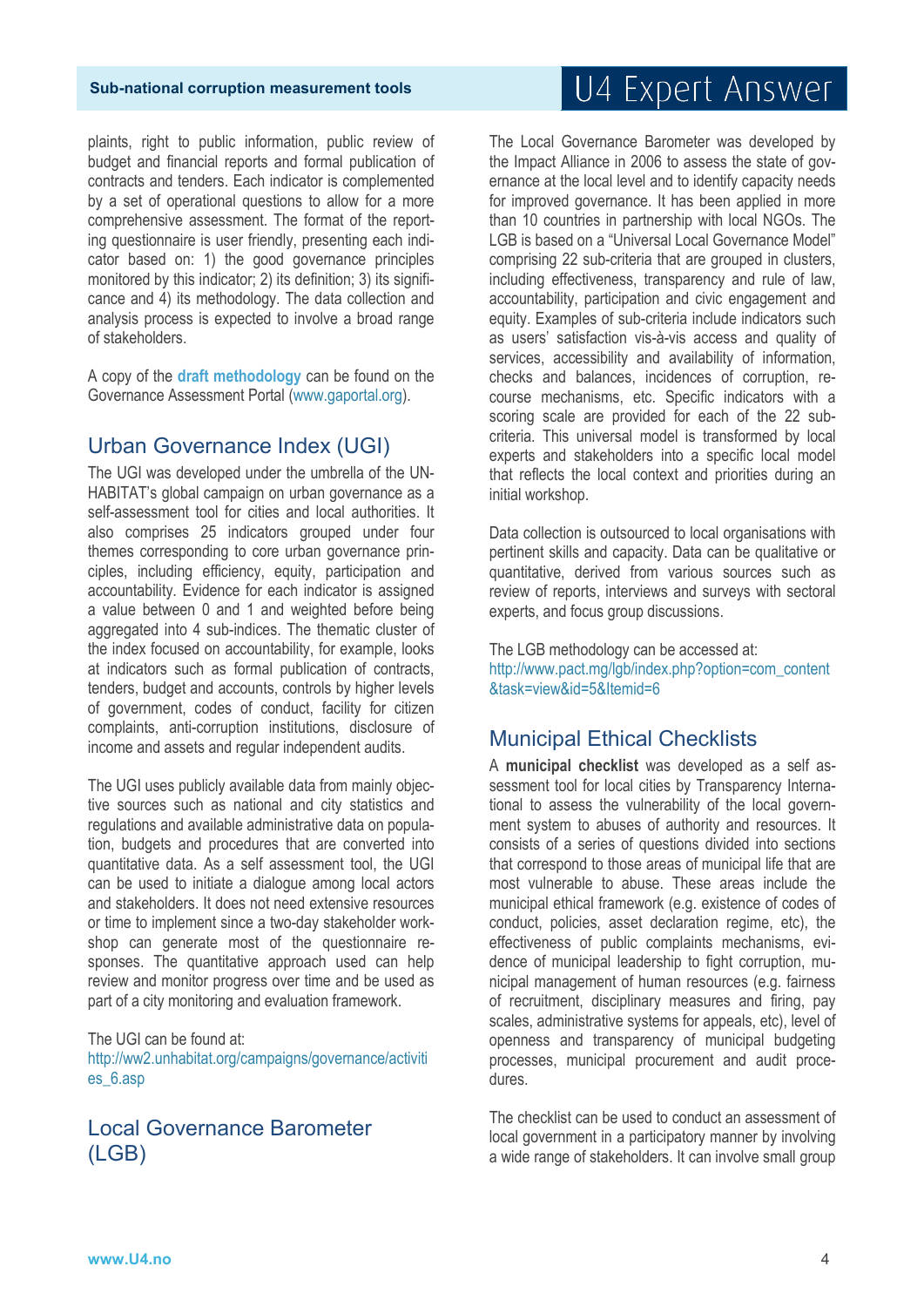meetings, larger workshops and outside studies all conducted in a collaborative manner with municipal staff.

The **Municipal Vulnerability Assessment** is a similar tool originally developed by the World Bank Institute. It can be used to understand how local government addresses transparency and equity issues. It focuses on three areas: 1) whether the general control environment is conducive to corruption; 2) the extent to which a particular activity carries inherent risks of corruption and 3) whether existing controls are adequate. It consists of a series of questions which are answered after a thorough analysis of the municipal structures. Questions relate to issues such as policies and procedures, budgeting and reporting procedures, financial controls, human resource management, size, budget, complexity of the programme, etc.

Copy of both checklists can be accessed at: [http://www.transparency.org/tools/e\\_toolkit/tools\\_to\\_su](http://www.transparency.org/tools/e_toolkit/tools_to_support_transparency_in_local_governance) [pport\\_transparency\\_in\\_local\\_governance.](http://www.transparency.org/tools/e_toolkit/tools_to_support_transparency_in_local_governance)

### Public Record of Operations and Finance (PROOF)

PROOF is a simple tool developed and tested in Bangalore, India, to reduce the opportunities for maladministration and financial misappropriation in municipal councils and other local public agencies. It uses performance audits and quarterly financial statements as key criteria for progress in transparency. The tool focuses on three areas: obtaining quarterly financial statements from government, developing performance indicators to assess municipal undertakings across the city and public discussions. PROOF requires that municipal finance relating to public services are published and scrutinised by organised groups and the public at large, promoting the sharing of full and accurate performance information. Each review provides an opportunity to bring government and citizens closer together and bring financial accountability and performance into the public sphere (UN-Habitat/Transparency International, 2004).

### Participatory corruption assessment tools

Though more resource-intensive and technically demanding, participatory approaches can also be used to monitor the performance of local authorities in delivering public services as a way to promote social accountability at the local level. They can be especially useful

# U4 Expert Answer

as a way to enhance dialogue and build consensus for anti-corruption among various local stakeholders.

**Participatory corruption appraisals** (PCA) were first introduced by the World Bank in Indonesia to assess the impact of corruption on the most vulnerable urban groups. Data is collected through focus group discussions and several personal interviews conducted in communities in which there are large numbers of poor people. Data and findings are discussed with the community, as are possible corrective actions. This can be followed by a public meeting in which the findings of the appraisal and action plans can be presented to a larger audience of stakeholders, with a view to having the voice of the poor heard.

**Report cards** solicit user feedback on the quality, efficiency and adequacy of the various public services provided by local authorities. A survey of the beneficiaries of these services provides a quantitative measure of the overall satisfaction and perceived levels of corruption among a larger range of other performance indicators, as a way of promoting transparency in the provision of public services.

For a more detailed overview of the methodology used for developing and conducting such participatory assessments, see:

[http://www.transparency.org/tools/e\\_toolkit/tools\\_to\\_su](http://www.transparency.org/tools/e_toolkit/tools_to_support_transparency_in_local_governance) [pport\\_transparency\\_in\\_local\\_governance.](http://www.transparency.org/tools/e_toolkit/tools_to_support_transparency_in_local_governance)

**Social Audits** typically focus on public service providers and on factors that may affect the quality of service delivery. Data is collected through interviews with service users, the service provider's records and in some cases the providers' self evaluation of service provision. Social audits aim to identify weaknesses in the system, by linking qualitative and quantitative data collected at household, community and public sector employee level. They integrate the service users' views and involve communities in the interpretation of the findings.

An example of such an approach is a social audit of local governance conducted in 2006 in Bosnia Herzegovina (PrismResearch, 2006). The audit collected information about the specific characteristics of services provided in four municipalities, looking at technical details of the services, citizens' access, usage and satisfaction with the quality of the services, as well as the providers' self evaluation of service provision. An important aspect of this research is the participants' recommendations for improvement that can inspire concrete policy action in each municipality. Such exercises can be conducted on a regular basis to allow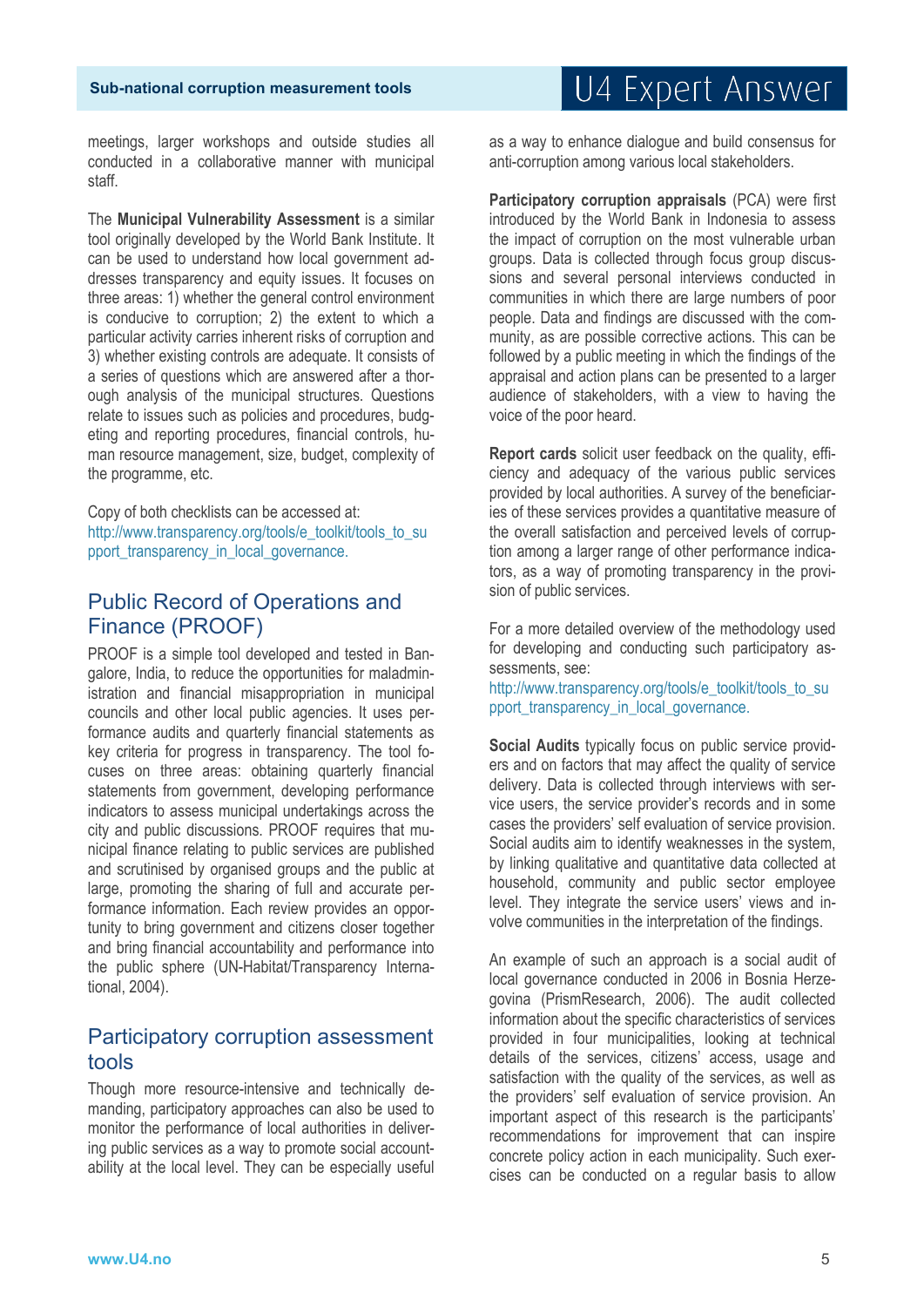# U4 Expert Answer

comparisons over time, as has been done in Pakistan within the framework of a social audit of governance and delivery of public services (CIET, 2005).

### Red flags of corruption in development projects

Although not *per se* local corruption measurement tools, a number of organisations have examined some of the main corruption risks that can occur at the various stages of the development program cycle and developed indicators that can allow early detection of fraudulent practices. Such tools can be adapted to capture corruption challenges at the sub-national level and inspire the design of governance indicators to monitor corruption risks at the local level.

For example, Transparency International's recently published **[Handbook on Preventing Corruption in](http://www.transparency.org/content/download/49759/795776/Humanitarian_Handbook_cd_version.pdf)  [Humanitarian Operations](http://www.transparency.org/content/download/49759/795776/Humanitarian_Handbook_cd_version.pdf)** covers a series of practical humanitarian assistance activities, including targeting of beneficiaries, procurement, finance, human resources, asset management, etc. For each of these activities, the nature of the risk of corruption is described as well as a number of "red flags" that can alert an observer to potential corruption schemes. As a user friendly reference, the handbook can be consulted for specific situations and provides concrete, actionable recommendations on how to reduce corruption risks (Transparency International, 2010).

In the same spirit, the **U4** has compiled a list of red flags of corruption, bid rigging and fraud in development projects. The list provides a description of fraudulent schemes, **[a complete list of red flags](http://www.u4.no/themes/corruption-aid/red-flag-tool/AAA%20Start.cfm)** for these schemes and follow-up steps to assess whether the scheme is actually present. With a focus on procurement, it covers corruption risks associated with the procurement planning stage, prequalification and short listing, bidding documents, advertisement, bidding, bid opening and evaluation, draft contract, contract delivery and changes and payment.

The **World Bank** has also identified common corruption schemes that may occur during a procurement process and has compiled ten common red flags of fraud and corruption in procurement processes. These include complaints received from bidders and other parties, multiple contracts below procurement thresholds, unusual bidding patterns, seemingly inflated agent fees, suspicious bidders, lowest bidder unjustifiably not selected, unjustified and/or repeated sole source awards, changes in contract terms and value, multiple contract change orders, as well as poor quality of or undelivered goods, works or services (World Bank, 2009).

### 3 Process of developing indicators of local governance

The process of identifying the most locally relevant set of corruption indicators is a complex undertaking facing many challenges of methodological, operational and political nature that need to be taken into account in the design of local corruption measurement tools.

### Challenges involved in developing local level indicators

#### *Methodological challenges*

Measuring local levels of corruption faces similar challenges of definition and quantification as national or global measurement tools. Given the secretive nature of corruption it is difficult to come up with precise and direct measures of its prevalence. Since collecting "hard" and "experience-based" data is a significant challenge, many measurement tools rely on perceptionbased evidence such as public or expert perceptions of corruption However, observed incidence, experience and perception of corruption may differ from each other and from actual levels of corruption, requiring careful interpretation of the data collected. Even when "hard" data exist, indicators looking at the existence and content of anti-corruption policies, laws, or institutions may say little about the extent of enforcement and implementation. As a result, each governance indicator has its strengths and weaknesses and needs to be interpreted cautiously in the context of complementary indicators and other analytical work. A previous U4 expert answer has highlighted various methodological challenges associated with measuring corruption at the international level which are also relevant at the subnational level (Chêne, M., 2009).

Another difficulty is that corruption has many dimensions and covers a wide range of practices such as nepotism, bribery, patronage, state capture, and political corruption. As corruption tools are usually focused on a specific form of corruption, no single indicator can pretend to comprehensively capture all aspects of corruption. The golden rule in this regard is to use a combination of tools and indicators to do justice to the full complexity of corruption in a given context (UNDP/Global Integrity, 2008).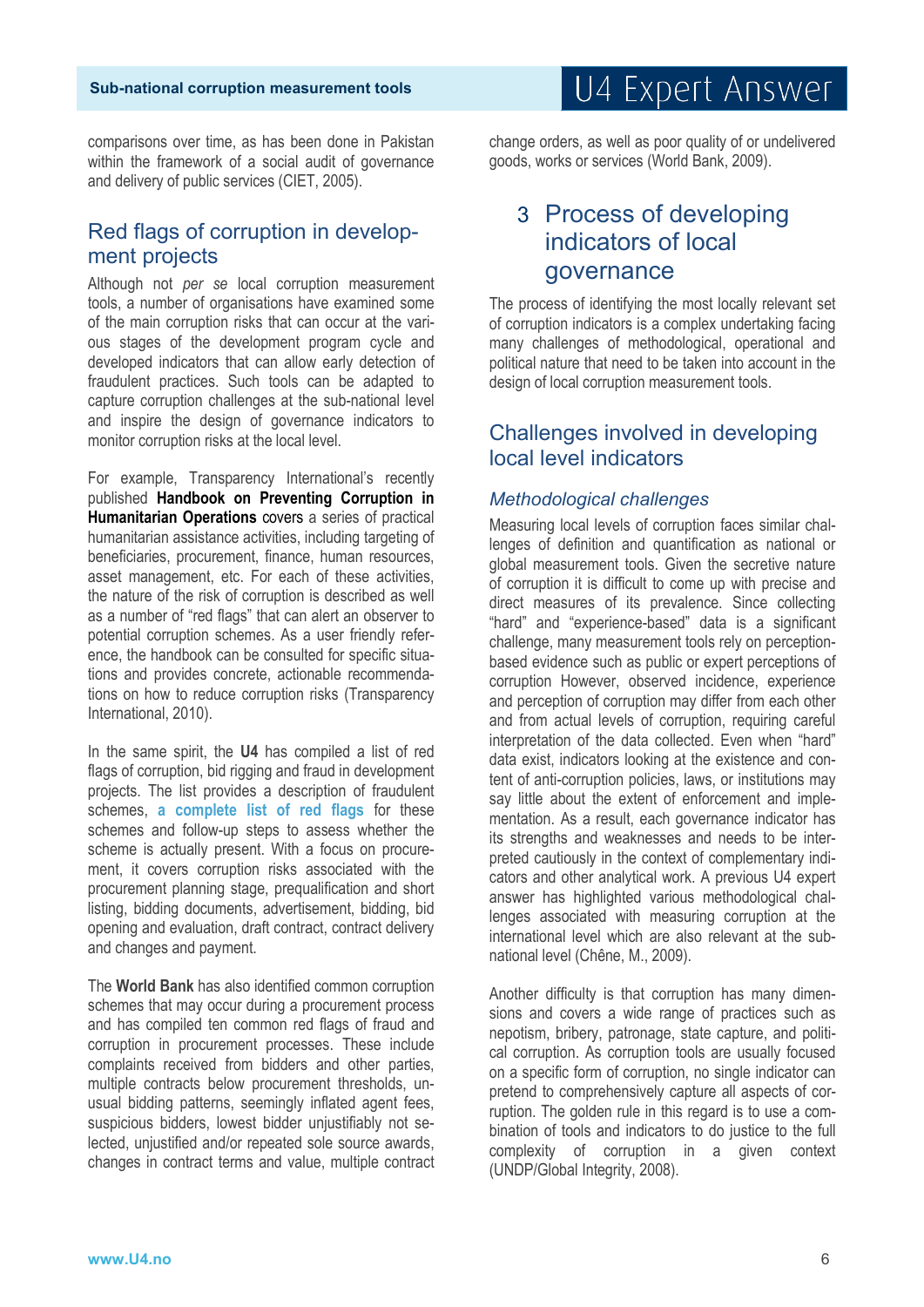#### *Political challenges*

Corruption is a politically sensitive issue and the political will for carrying out corruption diagnostics can be difficult to generate. Local politicians and public officials with vested interests in existing patterns of governance can be resistant to change and potentially undermine the credibility and outcome of monitoring exercises. In addition, many countries resent being monitored and evaluated by the international community, fearing bias and a symbolic challenge to state sovereignty.

As a result, the emerging trend is to set anti-corruption targets and standards for government performance through nationally driven processes to ensure local ownership of the monitoring process. This applies to local corruption assessments in equal measure. These assessments should ideally be conducted through locally owned processes to ensure the full engagement, support and cooperation of local stakeholders.

#### *Operational challenges*

At the operational level, monitoring local corruption raises major issues of resources, capacity, availability, accessibility and quality of data.

**Resources and capacity**: Corruption assessments can be complex, costly and time-intensive. They require sufficient resources (both in terms of staffing and funding), capacity and technical expertise. Experience shows that a lack of local capacity constitutes a major challenge for data collection and analysis.

**Sustainability of the exercise**: Monitoring local authorities for fraud and corruption detection implies repeating the exercise on a regular basis, which again has implications for resources and capacity. Issues relating to the sustainability of the exercise over time should be considered at an early stage of the development of a monitoring tool.

**Monitoring mechanism**: With this in mind, simple solutions drawing on easily accessible data and information should be prioritised over more complex, costly and technical processes. Ideally, selected indicators and tools should be simple, user-friendly, easy to understand and apply by non-technical staff. They should also come with a practical step-by-step guide for each stage of the monitoring process.

**Data collection**: Another major challenge relates to the availability, accessibility, cost and quality of data from reliable sources at the local level. The challenge in this regard consists in finding the right balance between the

# U4 Expert Answer

need for reliable data from credible sources and the cost of data collection. Weak statistical capacity of municipalities makes data collection an even more challenging and time consuming process. The capacity of local data collectors is also often inadequate. Capacity building is therefore an important dimension of any monitoring process.

**The institution collecting data** is also an important issue to consider. Data should ideally be collected by independent and credible institutions that enjoy public trust and visibility.

### Issues to consider when designing indicators of local governance

The above-mentioned UNDP user guide on measuring local governance provides guidance on the various steps involved in the design of indicators of local governance that can help address some of these challenges (UNDP, 2009).

### *Normative foundation of local governance assessments*

Local monitoring tools need to be based on recognised principles of local governance that serve as a reference framework for the development of relevant indicators. Indicators are meant to capture the actual state of governance against a desired standard. As illustrated in the various examples of local governance measurement tools presented above, each assessment methodology endorses a combination of "normative" principles from which specific indicators and operational questions are derived. Principles that cut across most local assessments include issues of representation, transparency (including openness and access to information), accountability, effectiveness, participation and civic engagement, fairness and equity.

#### *Typical categories of indicators*

Local governance diagnostics aim at capturing the major aspects and determinants of governance at the local level, of which corruption is a key dimension. This typically includes looking at issues that relate to the local political system (elections, human rights, rule of law, civil society participation, freedom of information, etc), institutional issues (corruption, public administration, financial management, public procurement, etc), cross cutting issues (policy process, budget process, service delivery, etc) and the business environment. There are different types of indicators that can be used to capture these various dimensions of local govern-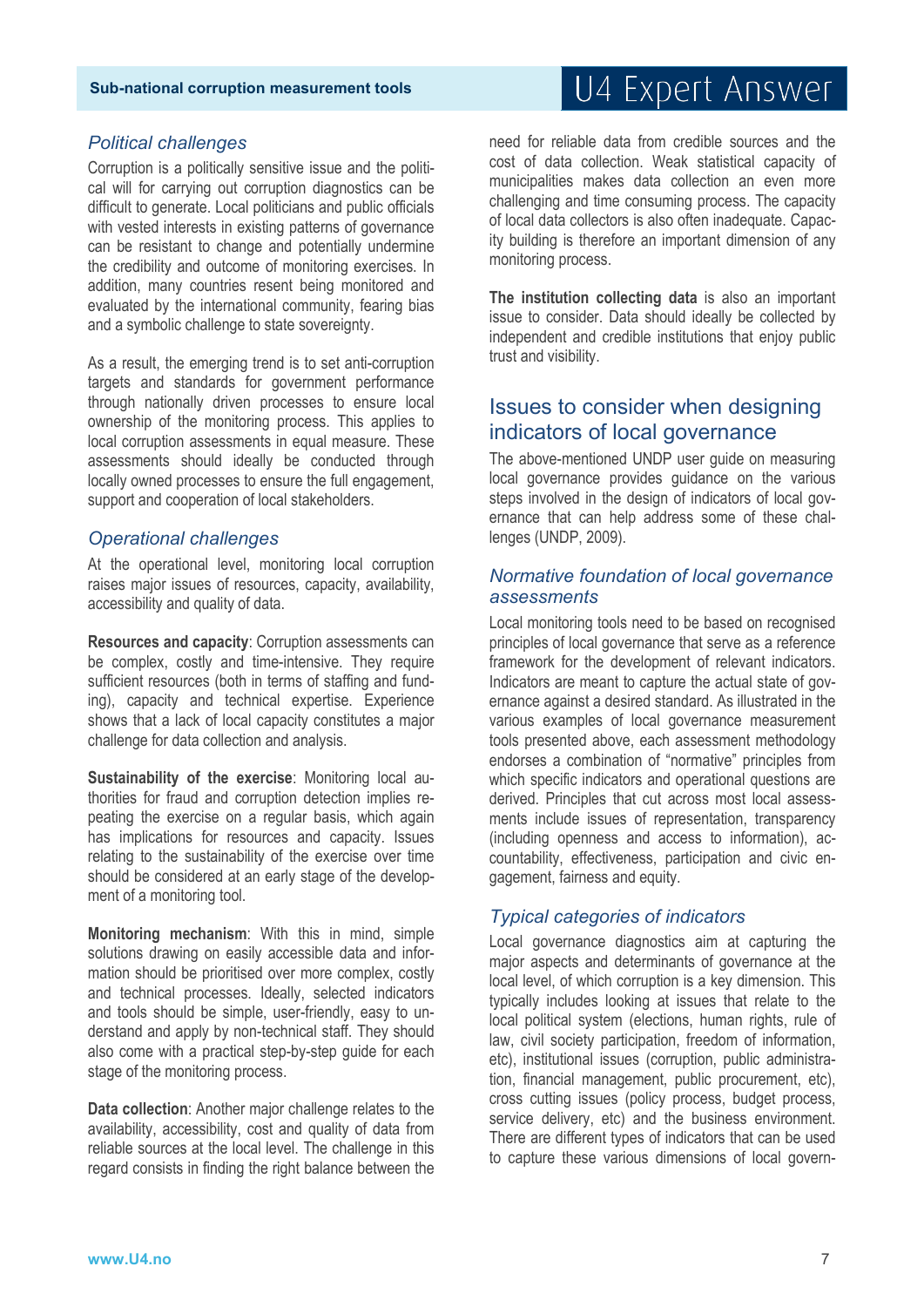#### **Sub-national corruption measurement tools**

# U4 Expert Answer

ance. Most assessments use a mix of the following indicators to bring a strong factual basis to the diagnostic:

- **Input indicators** measuring the financial, human and material resources, as well as the institutional environment in which the organisation operates;
- **Process indicators** looking at the procedures in place and actions undertaken to fulfil the organisation's mandate such as the quality of administrative systems, planning and decision making processes, implementation mechanisms, level of participation, transparency, accountability.
- **Output indicators** assessing the observable results of input and processes, included goods and services delivered;
- **Perception indicators** capturing the citizens' perceptions and opinions on service delivery, accountability, responsiveness and corruption;
- **Outcome and impact indicators** measuring the longer term benefits derived from a particular process.

### *Sources of governance data*

The availability, quality and accessibility of data at the local level are key factors to consider when selecting the monitoring methodology. There are various sources of governance data that can be used for governance indicators. These include primary sources – generated especially for the indicators through surveys, report cards, focus groups, etc - and secondary sources of data – based on already collected and published information such as official statistics, reports and documents. Governance data can include:

- **Fact based evidence** drawn from policy and legal documents (including institutional framework and performance standards), organisational setup and management systems (including consultative mechanisms and decision making);
- **Statistical financial data, expenditure tracking,** budgetary information, audit reports, etc;
- **Perception and experience based evidence**  from surveys, interviews, focus group discussions, etc;

**Mixed evidence** collected through interviews, focus groups and consultation, performance evaluations, etc

### *Stakeholder participation*

There can be a trade-off between promoting inclusive and participatory approaches and containing the costs and time requirements for the exercise. However, the monitoring process requires broad consultation at the local level both to ensure legitimacy and credibility, and to secure local support for the initiative. Experience indicates that the most successful methodologies are those that promote a high degree of transparency at all stages of the process, from design to the implementation and dissemination of results. This is usually enabled by regularly informing and/or involving local stakeholders on procedures, indicators and measurement tools. Indicators are also more reliable when the methodology used to devise them is transparent. The UNDP guide recommends the establishment of a core group of individuals who lead the process of data collection, analysis and report writing, comprising representatives of local government, the commissioning institution, civil society and research organisations.

### 4 References

Transparency International, 2009, *Corruption and local government,* Working Paper # 05/2009

[http://www.transparency.org/publications/publications/w](http://www.transparency.org/publications/publications/working_papers/wp_05_2009_local_government_2009_10_26_pdf) [ork-](http://www.transparency.org/publications/publications/working_papers/wp_05_2009_local_government_2009_10_26_pdf)

ing\_papers/wp\_05\_2009\_local\_government\_2009\_10 [26\\_pdf](http://www.transparency.org/publications/publications/working_papers/wp_05_2009_local_government_2009_10_26_pdf)

#### UNODC, 2010, *Corruption in Afghanistan: bribery as reported by the victims*.

[http://www.unodc.org/unodc/en/frontpage/2010/January](http://www.unodc.org/unodc/en/frontpage/2010/January/corruption-widespread-in-afghanistan-unodc-survey-says.html) [/corruption-widespread-in-afghanistan-unodc-survey](http://www.unodc.org/unodc/en/frontpage/2010/January/corruption-widespread-in-afghanistan-unodc-survey-says.html)[says.html](http://www.unodc.org/unodc/en/frontpage/2010/January/corruption-widespread-in-afghanistan-unodc-survey-says.html)

UNDP, 2009, *Users' guide on measuring local governance*, UNDP Oslo Governance Centre [http://www.undp.org/oslocentre/docs09/LGGuide2July.p](http://www.undp.org/oslocentre/docs09/LGGuide2July.pdf)

[df](http://www.undp.org/oslocentre/docs09/LGGuide2July.pdf)

Chêne, M., 2007, *Corruption and Decentralisation in Afghanistan*, Transparency International/U4, [http://www.u4.no/pdf/?file=/helpdesk/helpdesk/queries/](http://www.u4.no/pdf/?file=/helpdesk/helpdesk/queries/query148.pdf) [query148.pdf](http://www.u4.no/pdf/?file=/helpdesk/helpdesk/queries/query148.pdf)

World Bank, 2007, *Service delivery and governance at the sub-national level in Afghanistan* [http://siteresources.worldbank.org/SOUTHASIAEXT/Re](http://siteresources.worldbank.org/SOUTHASIAEXT/Resources/Publications/448813-1185293547967/4024814-1185293572457/report.pdf)